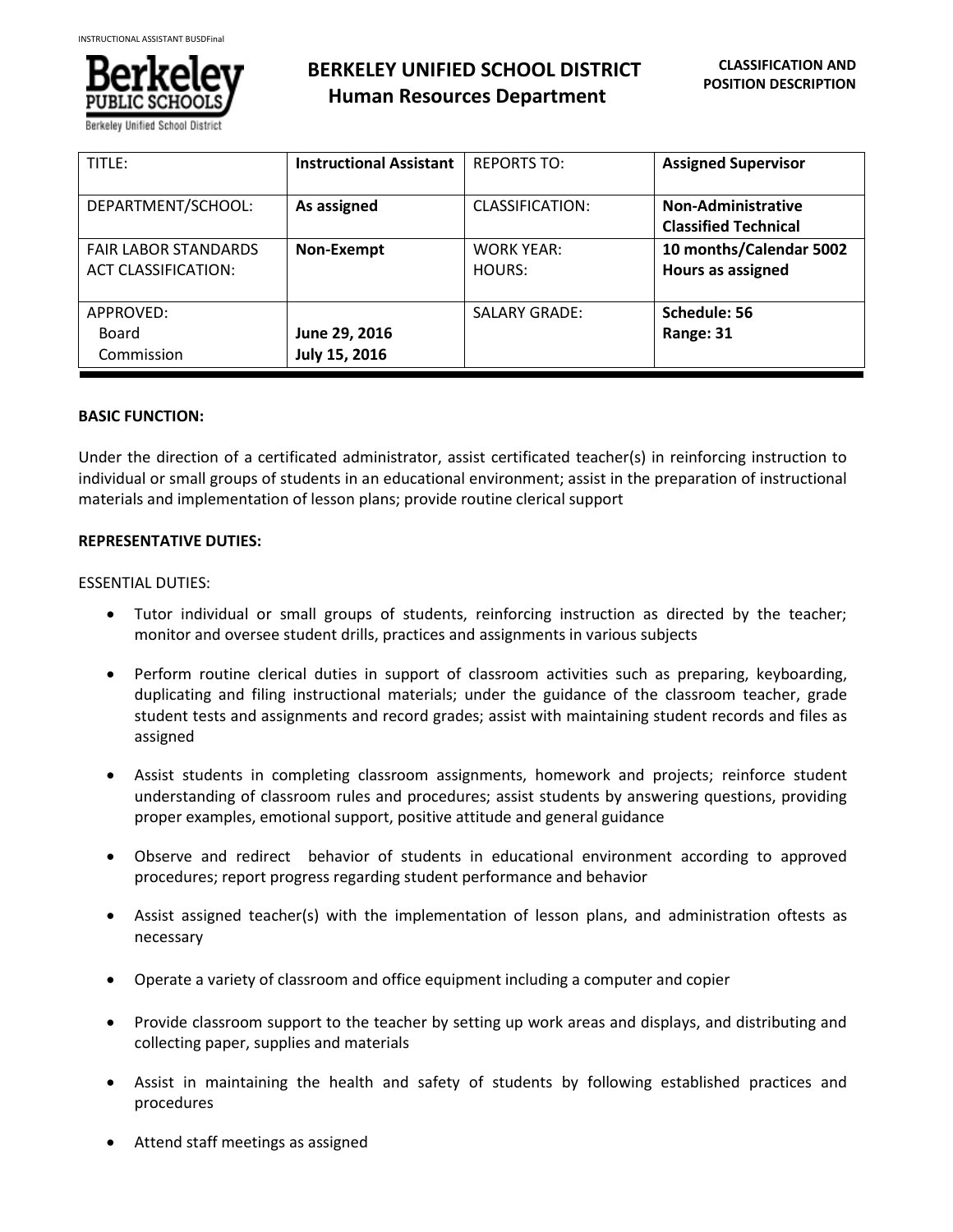OTHER DUTIES: Perform related duties as assigned

### **KNOWLEDGE AND ABILITIES:**

KNOWLEDGE OF: Child guidance principles and practices Safe practices in classroom activities Basic subjects taught in local schools, including arithmetic, grammar, spelling, language and reading Basic instructional methods and techniques Correct English usage, grammar, spelling, punctuation and vocabulary Classroom procedures and appropriate student conduct Operation of standard office and classroom equipment Oral and written communication skills Interpersonal skills using tact, patience and courtesy Basic record-keeping techniques ABILITY TO:

Assist with instruction and related activities in a classroom or assigned learning environment Reinforce instruction to individual or small groups of students as directed by the teacher Perform routine clerical duties in support of classroom activities Assist in the preparation of instructional materials and implementation of lesson plans Read books to students and assist with reading and writing activities as assigned Understand and follow oral and written directions Establish and maintain cooperative and effective working relationships with others Communicate effectively both orally and in writing Monitor, observe and report student behavior and progress according to approved policies and procedures Operate standard office and classroom equipment Observe health and safety regulations Assist with maintaining records and files Maintain confidentiality

# **EDUCATION AND EXPERIENCE:**

Any combination equivalent to: graduation from high school and one year of experience working with children in an organized education setting

# **LICENSES AND OTHER REQUIREMENTS:**

Valid first aid and CPR certificates issued by authorized agency preferred Incumbents must meet requirements specified under the No Child Left Behind Act. Some incumbents in this classification may be required to speak, read and write in a designated second language.

# **WORKING CONDITIONS:**

ENVIRONMENT: Classroom and other indoor and outdoor learning environments